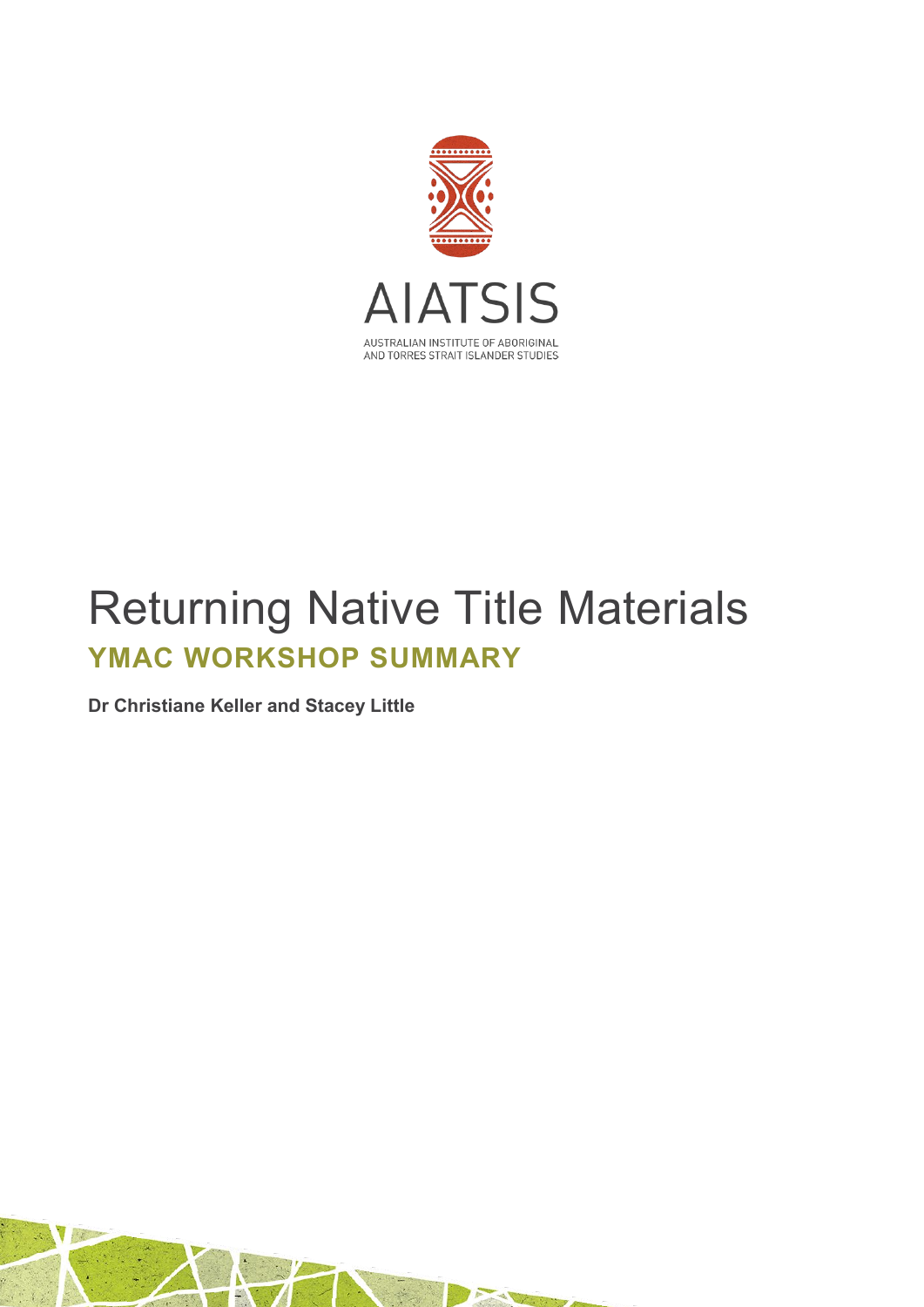## Yamatji Marlpa Aboriginal Corporation Workshop

This report presents a summary of a two-day workshop on 14-15 May 2019 at the Yamatji Marlpa Aboriginal Corporation (YMAC) office in Perth.

The workshop was part of a wider body of case study research with Native Title Representative Bodies and Service Providers (NTRBs), Prescribed Bodies Corporate (PBCs) and communities, intended to inform the outcomes of the Returning Native Title Materials project (the project), spearheaded by the Australian Institute of Aboriginal and Torres Strait Islander Studies (AIATSIS).

## **Background**

The Returning Native Title Materials project began in July 2018 and is expected to run until June 2021. It investigates existing efforts by NTRBs to manage and return materials collected and created in the process of native title claim research and cultural heritage work. A gap analysis and research into best practice principles will further support the optimisation of any remaining governance, archival, infrastructure and legal issues regarding the return of materials.

The research methodology includes desktop research, a nationwide survey of NTRBs, and case study research with NTRBs, PBCs and communities.

Results will be shared with the sector via publications and conference presentations. In addition, expert advice on common questions and challenges will be shared to minimise duplication of effort.

This workshop forms part of the case study research being conducted with project partner, YMAC.

## **People involved**

**YMAC:** The Principal Legal Officer; a Lawyer; Amy Usher, the Research Manager; three Senior Anthropologists; two Anthropologists; and the Information Management **Officer** 

O

**AIATSIS:** Stacey Little, Senior Research Officer; Christiane Keller, Consultant.

## **Main workshop topics**

- YMAC Return of Material (ROM) policies and procedures
- **o** YMAC ROM governance framework
- o YMAC archives and records management
- **o** Legal obligations and issues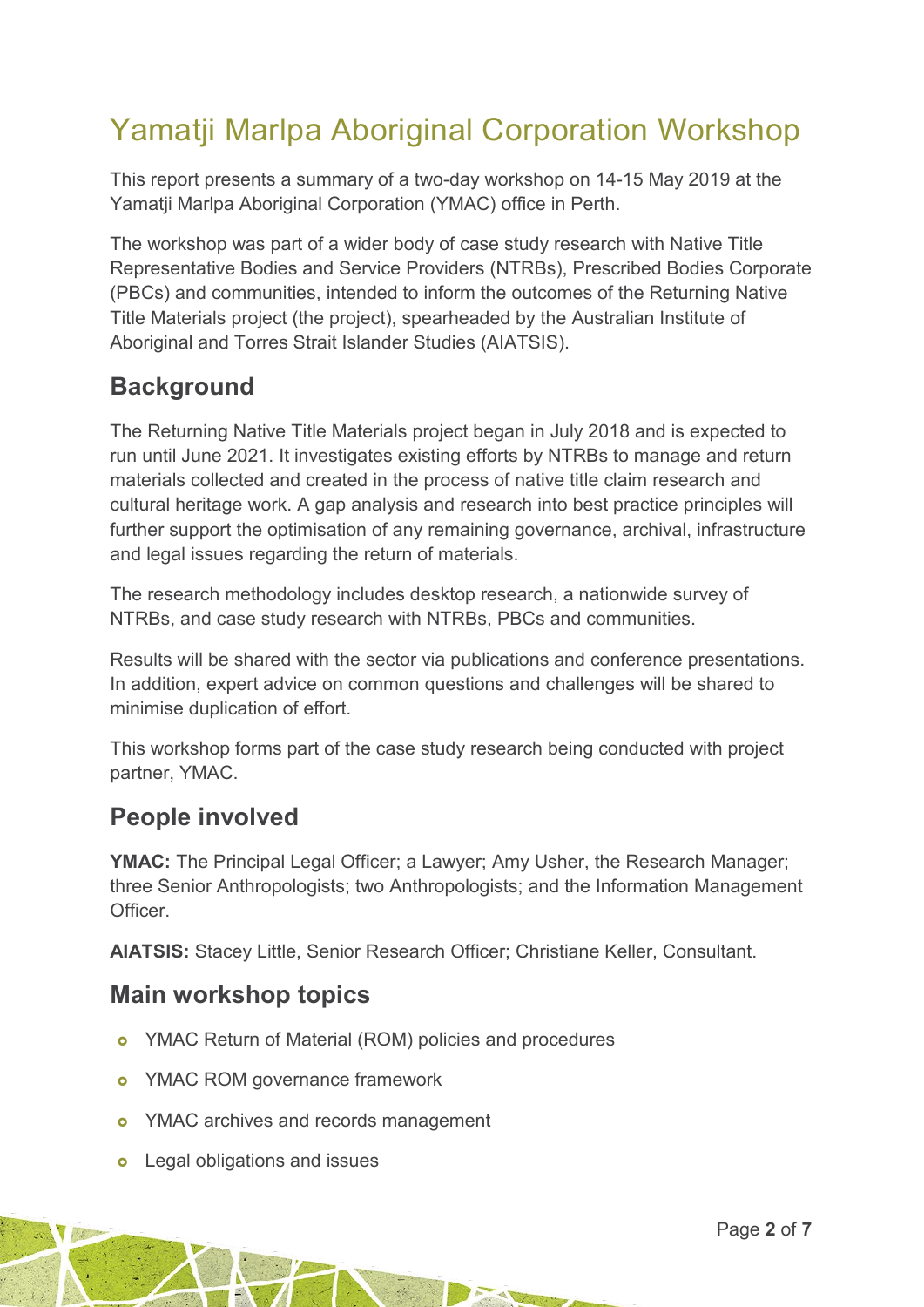- **o** Resourcing, including staff, funding and infrastructure
- Access to materials and transfer of materials, databases
- Research aims for YMAC

## **Evolving issues**

Some of the main issues that were discussed and arose throughout the two-day workshop included:

#### YMAC ROM policy development

- Policy has evolved since 2013 from single (and redacted) connection report return (Nyangumarta) and a redacted report plus selected audio and images (Ngarla), to a now more holistic approach (Robe River Kuruma Aboriginal Corporation (RRKAC, formerly KMAC).
- **o** YMAC has established two categories of returns:
	- o Return to common law holders, which in most cases establishes a PBC as repository;
	- $\circ$  Personal returns, these are easier to do (requiring up to 4 months), but are highly sensitive due to the nature of some of the materials returned (genealogies, welfare materials). They also raise questions of access restrictions (e.g. PBC staff); also included are next of kin returns, which are often problematic since next of kin can be difficult to establish and there can be uncertainty about their motivation for requesting materials.

YMAC has an established policy for each of the two categories.

#### YMAC ROM process

- **o** The ROM process has been established through a collaborative approach. In community workshops the YMAC staff (research manager + claim anthropologist + research assistant (currently not staffed) are utilising a template to draw out community expectations and aspirations, discuss the format of return (soft- /hardcopy/database), strategies to care for material and access policies. The workshops also establish a returns working group (cultural advisory committee nominated by PBC of people from the board), and inform the community about the materials available for return. The final results are presented to the common law holders and ideally culminate in a resolution to go ahead.
- **o** For the process to be satisfactory to all, good documentation of the process is considered essential.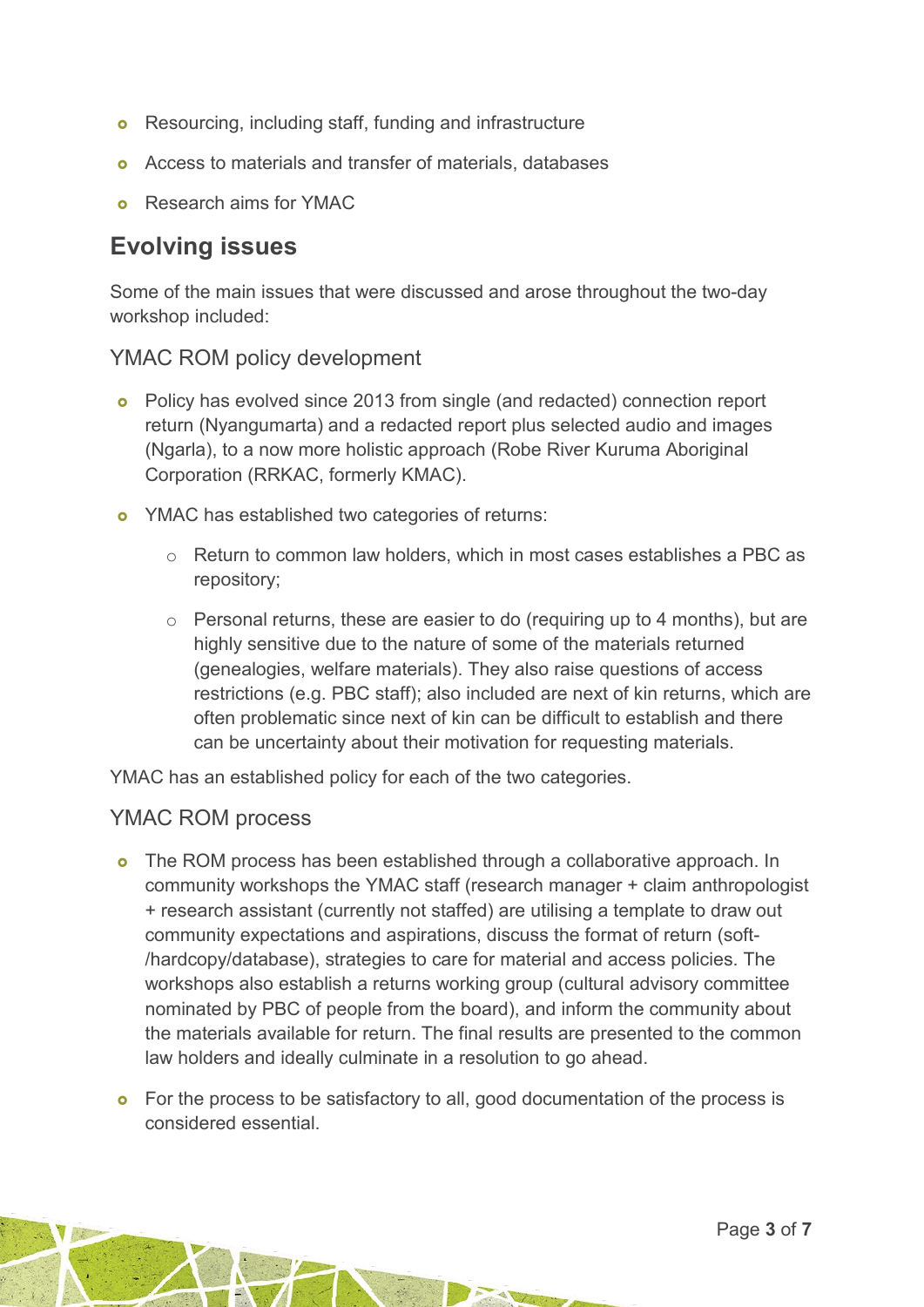#### Legal obligations and issues

- Native title materials other than materials for personal returns are only returned post-determination and once the PBC is established.
- o It is often difficult to determine who has rights to request materials. In YMAC's view, there must be a clear mandate for a request, either by a request from the community, through the agreed and adopted decision making processes for the group (which can be consensus amongst common law holders) or failing that, a request comes through the Board. NTRBs also receive requests from noncommon law holders (e.g. RNTBC legal representatives) to control membership, for future acts determinations, or to support neighbouring claims. Of particular interest are often sensitive connection materials and genealogies.
- **o** There are differing opinions in the community on who is the client for ROM. YMAC sees the common law holders as the authorising entity.
- Claim membership is a highly contested area and connection reports and genealogies are seen as key to solving membership issues. PBC and traditional owners (TOs) often have a differing and sometimes limited understanding of the native title research process and the complexities of the information collected within a confidential context, requiring careful management of expectations regarding ROM.
- Court demands for subpoenas and notices often put NTRBs in a difficult position when trying to produce the documents while adhering to required cultural protocols.
- **o** Connection reports constitute expert advice. They are not written with the group's future purpose and needs in mind. As a result, the language used and the at times blunt statement of facts can be perceived as offensive. One potential solution might be to write two separate reports: one for the legal process and one for the community or modifying the style of writing.
- **o** Litigation can lead to sensitive materials becoming available to the parties involved and sometimes, via judgment, also to the broader public. This creates issues for witness credibility in later compensation or neighbouring claims.
- **o** YMAC is seeking advice regarding who has the legal privilege and who can waive it.
- **o** YMAC is seeking advice on what are the NTRBs' obligations under the Privacy Act.
- **o** Issues arise with materials obtained from third parties or collecting institutions: materials that were obtained for native title use only cannot be handed back due to the access and use conditions. Some materials fall within a grey area of

A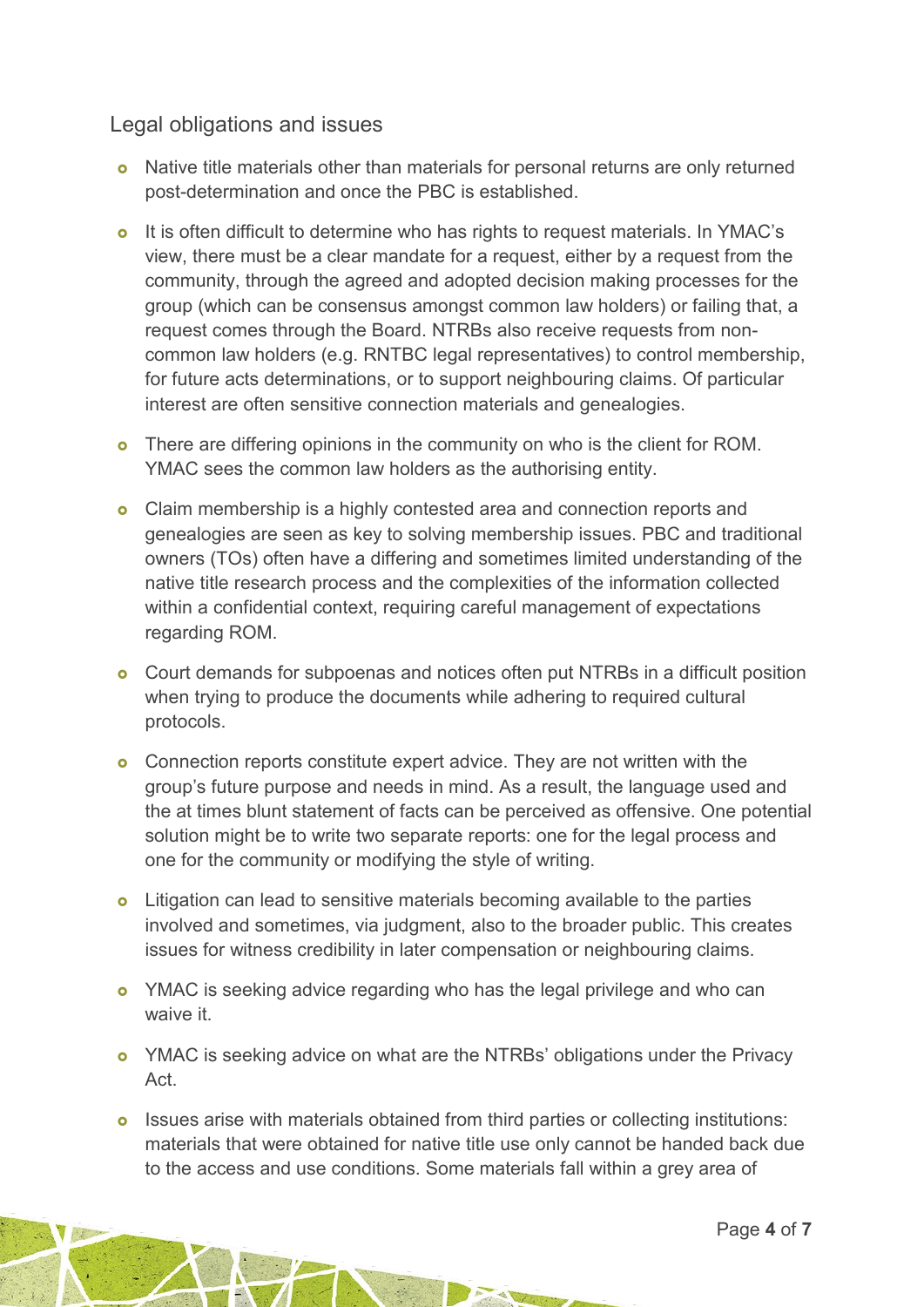copyright. YMACs' experience is that institutions are not responsive to issues around ROM and don't have adequate access and use policies. YMAC requires assistance for institutions to recognise issues and decolonise collecting practices and access policies.

- Discussions around the legal and ethical responsibility of NTRBs during the ROM process and into the future handling of materials. YMAC staff are uncomfortable in the gatekeeper role. Do NTRBs need to ensure that transfer agreements and access protocols are honoured, and are or should there be any powers of control for the NTRBs? The misuse of materials by PBCs or TOs raises ethical question for NTRBs. The way forward may be the development of a cultural policy template and strategies for policy enforcement that can be amended by PBCs respectively.
- o YMAC developed consent forms for personal returns of materials. For wider consultation YMAC relies on good documentation of process.
- **o** Discussion around the protection of YMAC staff throughout the ROM process.

#### Archives and records management

- Discussions about information management raised questions around paper vs digital ROM, hard drive vs database ROM, and if the physical archive should follow the digital archive.
- o YMAC is seeking advice for archiving best practice and Australian standards.
- **o** YMAC has indexing categories and policies in place. These are followed for new materials but there are no resources for indexing of older materials which created a large backlog. The index allows for identification of ROM and restricted materials.
- **o** Digitisation is urgent for deteriorating audio-visual materials.
- **o** Plans for the final location for originals, in particular audio-visual materials.
- **o** YMAC has file naming conventions established but these evolved over time with the result that some files have incomplete provenance.
- Discussion if YMAC internal materials are included or excluded from ROM. Such internal materials can help interpret ROM materials.

**AV** 

**o** Currently YMAC does not add metadata to materials but is rethinking this approach since metadata would help with searchability and provenance, especially for audio-visual materials.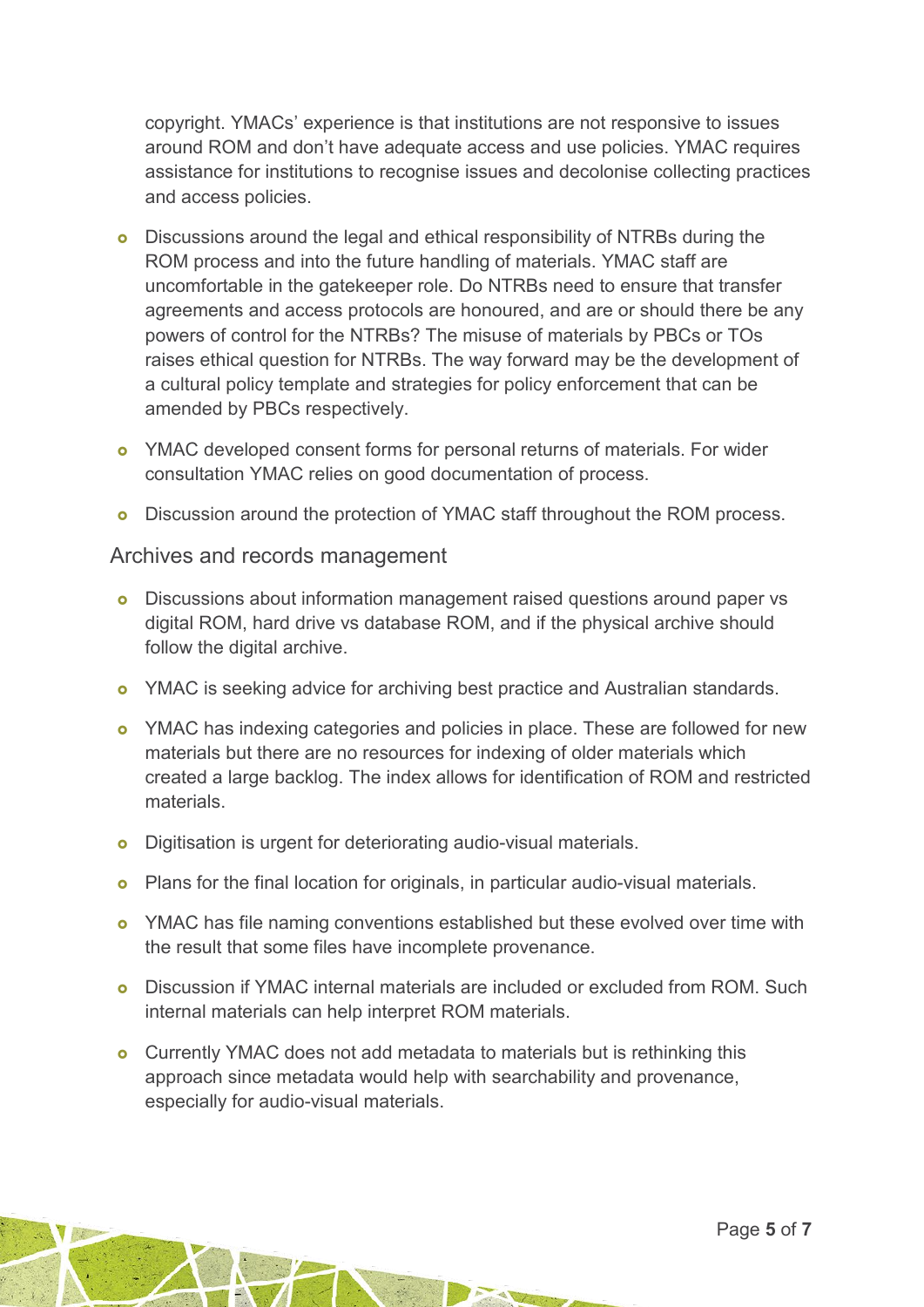#### Resourcing needs

- o Two ROM levels have been established:
	- 1. Basic ROM: consisting of workshops, consultation, policy development and finally ROM, currently not funded.
	- 2. Additional supported ROM: database development and ongoing support, in addition to the basic level. This level requires grant funding or PBC financial contribution.
- **o** Database development for community use is highly valued but currently there is no consistent suitable platform. Developing such a platform is very costly.
- YMAC identified a need for additional equipment and funding for material digitisation.
- One additional information management staff member is needed to keep up and address backlog.
- o One return takes 12-18 months minimum, if both sides are engaged and workshop times can be arranged quickly. At this stage, YMAC considers no more than one to two returns per year is feasible (this is dependent on funding and staffing).
- YMAC is currently not funded for ROM. Cost for a basic ROM is estimated at \$60 - 80 000 per return and requires two full-time staff members. YMAC has represented 23 claim groups. To enable returns for each group YMAC requires additional staff.
- **o** PBCs need capacity to seek funding for ROM. This raises questions of equity especially for 'small' or low income PBCs.

#### Future directions for ROM

- **o** The generation of sensitive but invaluable material is a by-product of the native title process. The suggestion is to incorporate ROM process as integral part of the native title claim process, especially regarding ROM cost and resourcing.
- o NTRBs should hold strategic planning sessions for ROM pre-determination.
- **o** Long-term strategies are needed for a time when NTRBs cease to exist.
- **o** There is a need for a national repository for native title materials which could be AIATSIS or the National Archives.
- o NTRBs are equipped to offer PBC capacity building to care for materials but they are currently not funded for these services.

PACK OF